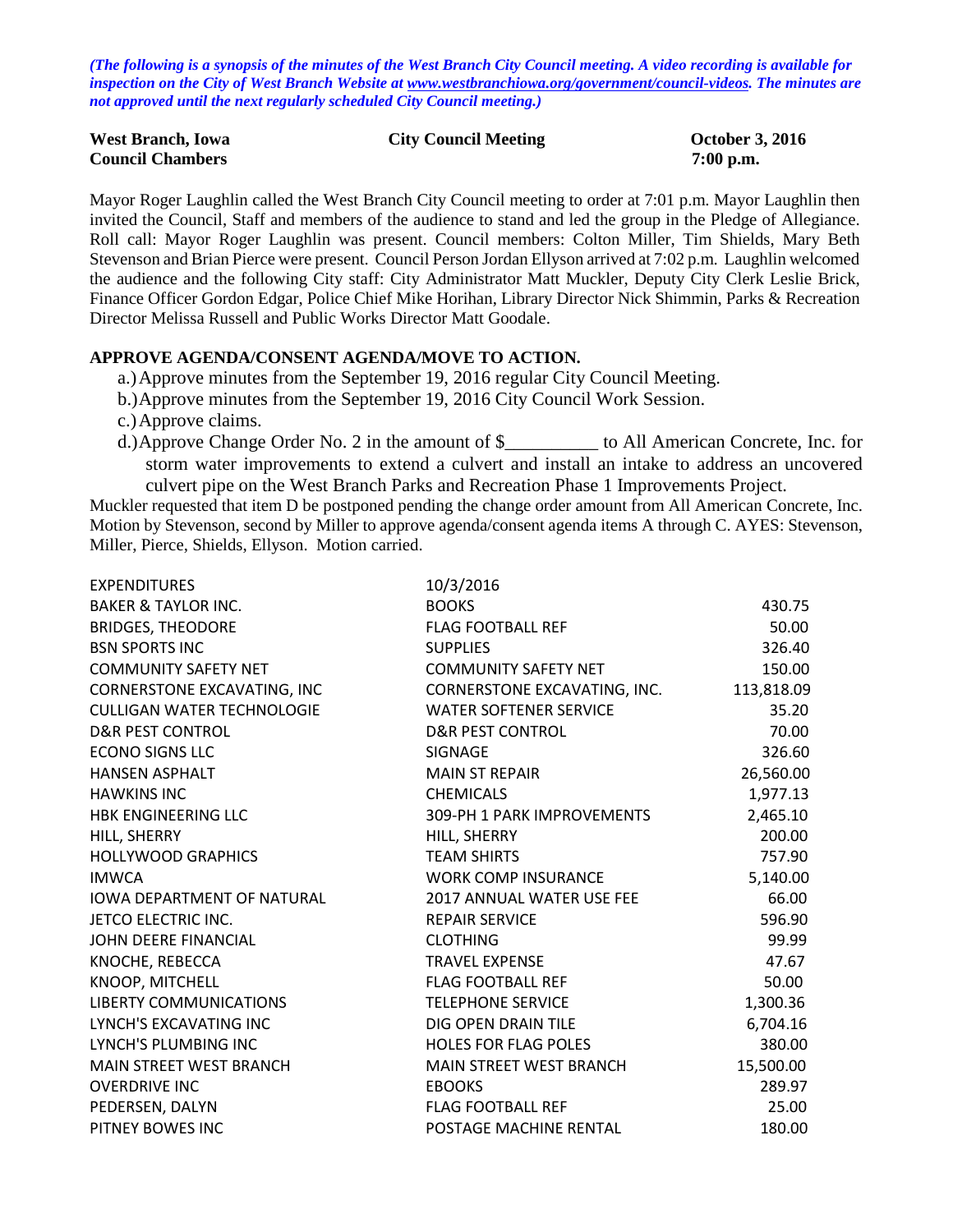| PLAY IT AGAIN SPORTS                           | <b>SUPPLIES</b>                | 49.41      |
|------------------------------------------------|--------------------------------|------------|
| QC ANALYTICAL SERVICES, LLC                    | <b>SEWER</b>                   | 730.00     |
| <b>QUALITY ENGRAVED SIGNS</b>                  | DOG FECES WARNING SIGNS        | 63.00      |
| <b>SCHIELE, BRETT</b>                          | <b>FLAG FOOTBALL REF</b>       | 25.00      |
| SPRINGDALE AGENCY                              | FIRE PAK INSURANCE POLICY      | 14,421.00  |
| THOMPSON, ZACH                                 | <b>FLAG FOOTBALL REF</b>       | 25.00      |
| UNITED STATES GEOLOGICAL SURVEY                | <b>WATERFLOW STUDY</b>         | 19,980.00  |
| <b>USA BLUE BOOK</b>                           | <b>MAINTENANCE SUPPLIES</b>    | 917.17     |
| <b>VEENSTRA &amp; KIMM INC.</b>                | P&Z PEDEN SOIL CONTAM INVESTI  | 20,957.24  |
| <b>VERIZON WIRELESS</b>                        | <b>TELEPHONE SERVICE</b>       | 822.68     |
| <b>WATER SOLUTIONS UNLIMITED</b>               | PHOSPHATE                      | 2,515.00   |
| ANYWERLING ABSRACT COMP                        | <b>UPDATE ABSTRACT</b>         | 275.00     |
|                                                |                                |            |
| WEST BRANCH COMMUNITY SCHOOL                   | GYM RENT-3/4 VOLLEYBALL        | 382.50     |
| <b>WEST BRANCH FORD</b>                        | <b>MAINT AGREEMENT</b>         | 1,115.00   |
| YOTTYS, INC.                                   | HHTD GOLF CART RENTAL          | 1,000.00   |
| <b>TOTAL</b>                                   |                                | 240,825.22 |
| PAYROLL                                        | 9/23/2016                      | 50,316.94  |
| PAID BETWEEN MEETINGS                          |                                |            |
| <b>BAKER &amp; TAYLOR INC.</b>                 | <b>BOOKS</b>                   | 452.09     |
| <b>MEDIACOM</b>                                | <b>CABLE SERVICE</b>           | 40.90      |
| OLSON, KEVIN D                                 | <b>LEGAL SERVICE</b>           | 1,500.00   |
| <b>UPS</b>                                     | SEWER-SHIPPING                 | 41.46      |
| US BANK CORPORATE CARD                         | REC SUPPLIES, TRAINING, TRAVEL | 4,323.02   |
| <b>VEENSTRA &amp; KIMM INC.</b>                | <b>ENGINEERING SERVICES</b>    | 23,536.21  |
| <b>TOTAL</b>                                   |                                | 29,893.68  |
| <b>GRAND TOTAL EXPENDITURES</b>                |                                | 321,035.84 |
|                                                |                                |            |
| <b>FUND TOTALS</b>                             |                                |            |
| 001 GENERAL FUND                               | 65,054.03                      |            |
| 022 CIVIC CENTER                               | 43.12                          |            |
| 031 LIBRARY                                    | 8,926.90                       |            |
| 036 TORT LIABILITY                             | 18,746.60                      |            |
| 110 ROAD USE TAX                               | 28,461.16                      |            |
| 112 TRUST AND AGENCY                           | 10,892.23                      |            |
| 160 REVOLVING LOAN FUND                        | 375.52                         |            |
| 305 MAIN ST CROSSINGS PROJECT                  | 560.56                         |            |
| 306 4TH ST IMPROVEMENTS PROJECT                | 117,914.39                     |            |
| 307 MAIN ST INTERSECTION IMPROVEMENTS 8,612.28 |                                |            |
| 308 PARK IMP - PEDERSEN VALLEY                 | 511.92                         |            |
| 309 PHASE I PARK IMPROVEMENTS                  | 2,465.10                       |            |
| 310 COLLEGE STREET BRIDGE                      | 8,846.80                       |            |
| 312 DOWNTOWN EAST REDEVEOPMENT                 | 275.00                         |            |
| 600 WATER FUND                                 | 16,062.30                      |            |
| 610 SEWER FUND                                 | 7,235.27                       |            |
| 740 STORM WATER UTILITY                        | 26,052.66                      |            |
| <b>GRAND TOTAL</b>                             | 321,035.84                     |            |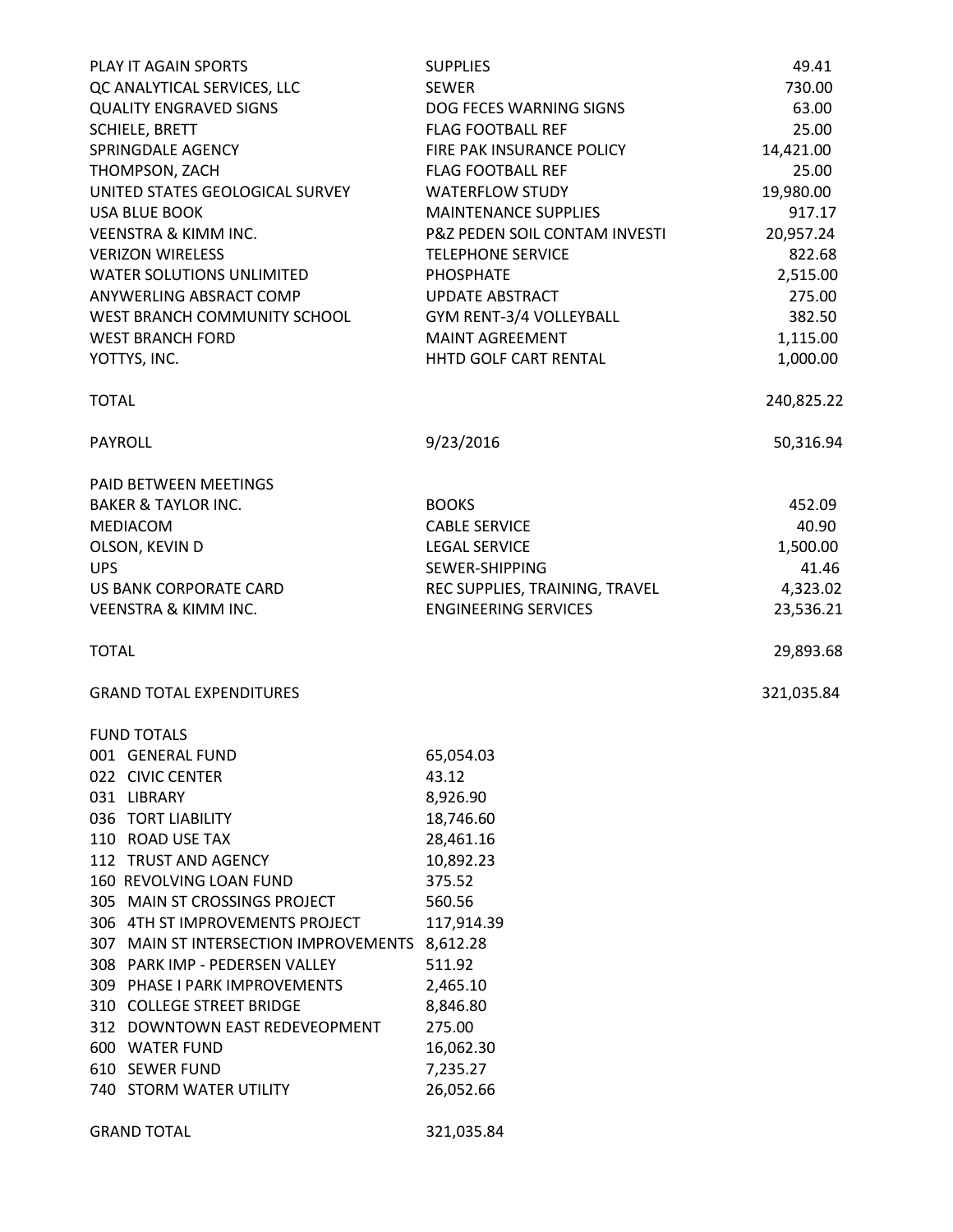# **COMMUNICATIONS/OPEN FORUM**

Rod Ness, Cedar County Economic Development Commission (CCEDCO) invited the Council to attend a Grow Here event on Wednesday, October 12, 2016 at the Tipton Fire Station. The meeting is an opportunity for local government officials, community leaders and interested citizens to learn about the Iowa Downtown Resource Center and how it can assist toward successful community and economic development.

Jodi Clemens, 1897 Fox Avenue in unincorporated Cedar County, IA and local business owner addressed the Council and requested for consideration an ordinance change for outdoor alcohol sales.

Pete Swisher, Superintendent Herbert Hoover National Park Historic Site gave a brief overview on the park's storm water project and invited the Council to attend an upcoming meeting on October 25, 2016 at the Hoover House to discuss the planning processes for storm water mitigation.

# **PUBLIC HEARING/NON-CONSENT AGENDA**

# Mayor Roger Laughlin – Recognition of Heritage Merchants.

Laughlin presented Peggy Jeffries with a certificate of appreciation for her efforts in bringing a unique business to the downtown.

# Mayor Roger Laughlin - Appointments/Reappointments/Move to action.

Charles Varnum – Library Board of Trustees, June 30, 2019 Motion by Stevenson, second by Pierce to approve appointments/reappointments. AYES: Stevenson, Pierce, Miller, Ellyson, Shields. Motion carried.

# Mr. Jonny Stax, Jonny Stax Presents, Inc. and Ms. Tara Langley - Promoting West Branch

Stax and Langley presented four potential city logos for Council consideration. The Council reviewed and voted on their favorite. Stax also provided an update of promotions strategies including inviting the Council to the final promotions strategies meeting at 5:30 p.m. on October 12, 2016 at The Brick Arch Winery when the tag line and strategy implementation would be discussed.

# Mr. Nate Kaas, Fehr-Graham Engineering – Park Space in Pedersen Valley

Kass presented two park layout concepts and requested feedback from the Council. Both layouts had advantages and disadvantages one being the amount of earth moving and the other not impacting the pipeline. Concept number one showed all amenities away and off of the pipeline. Kaas also mentioned that this scenario required no additional fill. Concept number two would require a large amount of fill and had one of the ball fields on top of the pipeline. The Council unanimously agreed that an aquatic center was more important than a banquet room and asked for the removal of the banquet room from one of the drawings. Ellyson questioned the location of playgrounds being too near parking, and Kaas explained the rationale behind the location decision. Shields expressed concern of noise and light and how that might affect residents at the Crestview Care Facility. After consideration, the Council asked Kaas to revise concept number 1 to add a swimming pool and eliminate (if necessary) the banquet room. Council also asked Kaas to bring back concept number 2 with excavation estimates if fill were to be taken from the north end of the unutilized portion of the West Branch Municipal Cemetery (north of the Public Works maintenance building in the Cemetery).

Third Reading of Ordinance 742, amending Chapter 31 "Police Department,"/Move to action.

Motion by Ellyson, second by Miller to approve Ordinance 742. AYES: Ellyson, Miller, Shields, Stevenson, Pierce. Motion carried.<br>
ORDINANCE NO. 742

AN ORDINANCE AMENDING TITLE "POLICE, FIRE AND EMERGENCIES", CHAPTER 30 "POLICE DEPARTMENT"

1. BE IT ENACTED by the City Council of West Branch, Iowa, that Chapter 30 "POLICE DEPARTMENT" of the Code of West Branch, Iowa is hereby amended by deleting Section 30.11 "RESIDENCY REQUIREMENT" in its entirety and inserting in lieu thereof: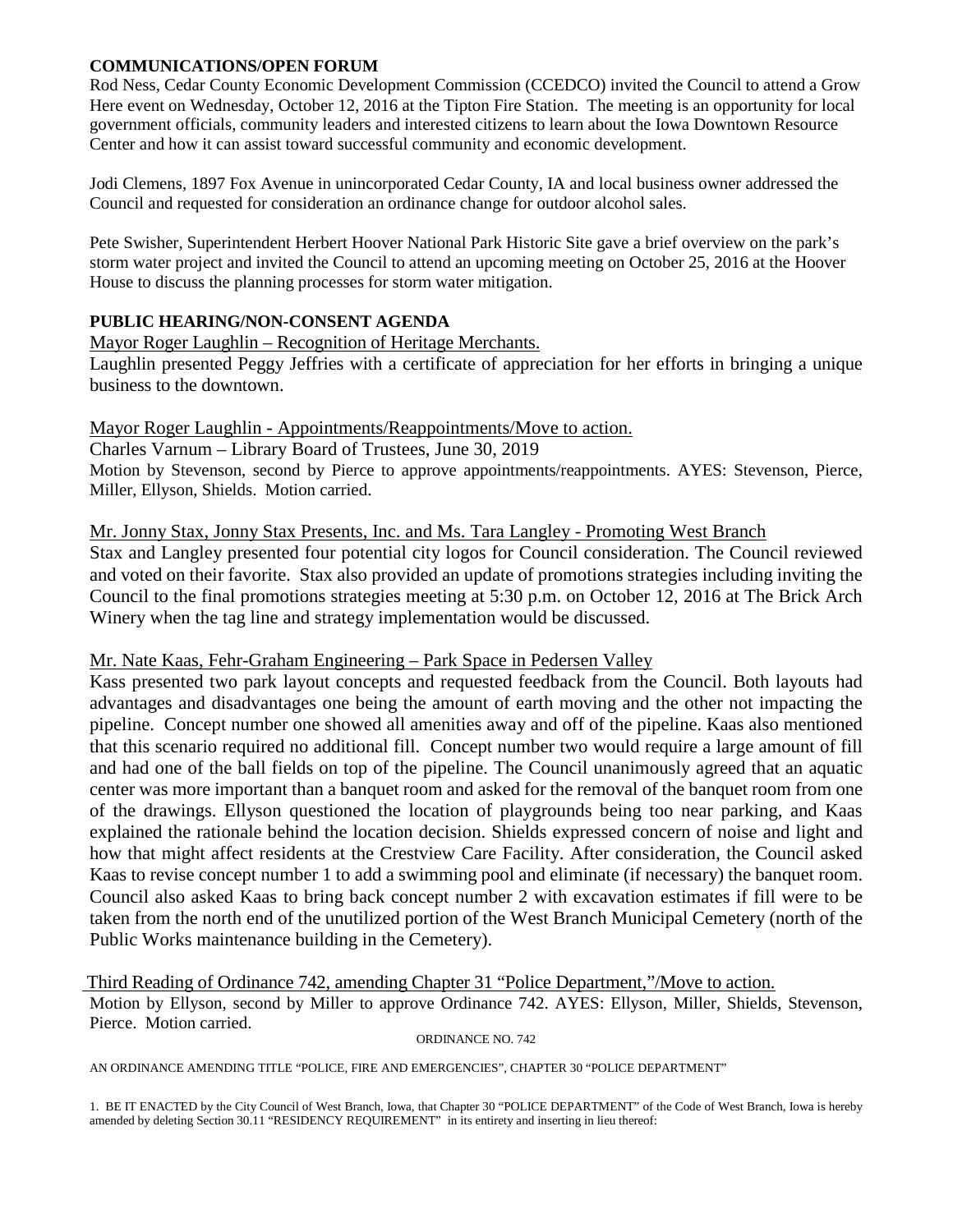#### **30.11 RESIDENCY REQUIREMENT**

**All full-time peace officers, including the Police Chief, shall establish a residence within an eight mile radius of West Branch within six months of their date of employment, and continued residency within that eight mile radius of West Branch is a requirement for continued employment with the City. Peace officers will not utilize a city vehicle for transportation to and from any residence outside of the city limits, unless the full-time peace officer is on call and receives authorization from the Police Chief to do so. The Police Chief shall ensure that all full-time peace officers comply with these requirements.** 

- 2. This amendment to the ordinance shall be in full effect from and after its publication as by law provided.
- 3. All ordinances or parts of ordinances in conflict with the provisions of this ordinance are hereby repealed.

4. If any section, provision, or part of this ordinance shall be adjudged to be invalid or unconstitutional, such adjudication shall not affect the validity of this ordinance as a whole or any part, section, or provision thereof not adjudged invalid or unconstitutional.

Passed and approved this 3rd day of October, 2016.

| First Reading:  | September 6, 2016  |
|-----------------|--------------------|
| Second Reading: | September 19, 2016 |
| Third Reading:  | October 3, 2016    |

Attest:

\_\_\_\_\_\_\_\_\_\_\_\_\_\_\_\_\_\_\_\_\_\_\_\_\_\_\_\_\_\_\_\_\_\_\_\_ Roger Laughlin, Mayor

\_\_\_\_\_\_\_\_\_\_\_\_\_\_\_\_\_\_\_\_\_\_\_\_\_\_\_\_\_\_\_\_\_\_ Matt Muckler, City Administrator/Clerk

### First Reading of Ordinance 743, Amending Title Chapter 92 "Water Rates."/Move to action.

Resolution 1518, approving West Branch High School Phase 3 Improvements Project Site Plan./Move to action.

Muckler reviewed the proposed rate structure increase stating that it would increase the minimum gallon bill from 1700 gallons to 2000 gallons over a three year period and include a two percent increase each year. He also stated that the increase would help fund future water projects citing the issue of public safety for residents on  $6<sup>th</sup>$  Street where a four inch water main does not allow for proper fire protection. Shields asked how this increase would affect the larger users and Muckler replied that they would continue to receive the discount for usage over 250,000 gallons but would be charged the two percent increase on their first 250,000 gallons per month. Pierce asked if other cities do annual increases. Miller stated that he did not feel the increase would allow water projects to be constructed as the increase amount was too minimal. Miller felt that the City should instead plan to use CIP dollars to fund such projects.

Motion by Shields, second by Ellyson to approve first reading of Ordinance 743. AYES: Shields, Ellyson, Stevenson. NAYS: Pierce, Miller. Motion carried.

# Resolution 1518, approving West Branch High School Phase 3 Improvements Project Site Plan./Move to action.

Muckler reported that the Planning & Zoning Commission approved the site plan but also recognized that the future storage/concession building would require a separate site plan. He also stated that staff felt the need for a 28E agreement with the school for hydrant maintenance and flushing. Brian Boelk, HBK Engineering offered additional comments on the schools plans to address safety issues with regard to proper fire protection and emergency vehicle access. He also described the use of future multi-use building.

Motion by Stevenson, second by Shields to approve Resolution 1518. AYES: Stevenson, Shields, Pierce, Miller, Ellyson. Motion carried

Resolution 1519, approving Change Order No. 3 in the amount of \$2,522.20 to All American Concrete, Inc. for the installation of additional concrete at Wapsi Creek Park on the West Branch Parks and Recreation Phase 1 Improvements Project./Move to action.

Muckler explained the chain of events which led to this change order. He explained that the original plans from 2011 did not include pouring a driveway approach to 119 N.  $2^{nd}$  Street. After the project failed to receive funding in a previous budget, a plan was developed that would have been constructed by city staff, which included an approach to 119 N.  $2<sup>nd</sup>$  Street. That in-house project was never completed due to staff time and funding constraints, but those plans had been provided to a neighboring business owner in 2012. The original plans, without the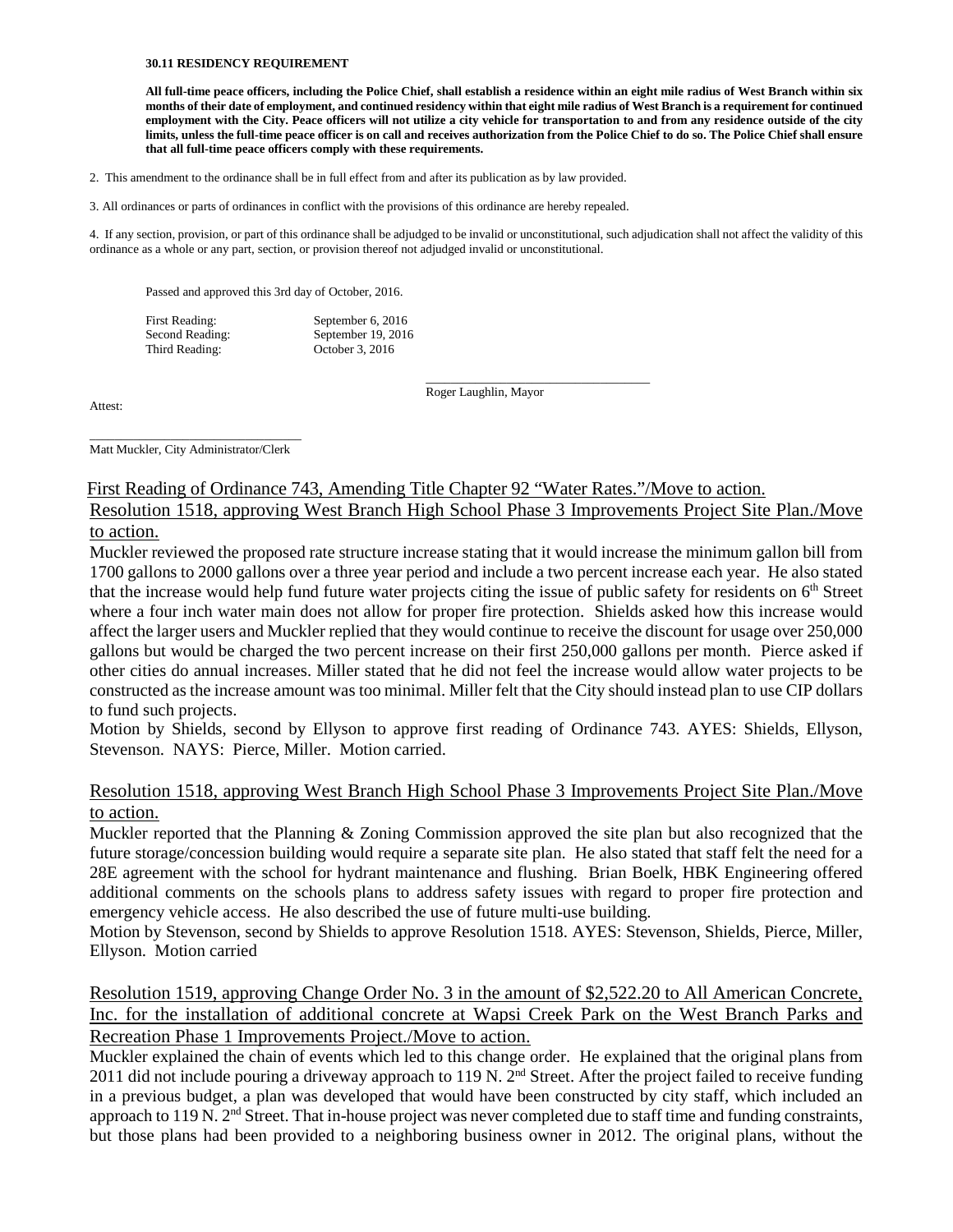approach to 119 N. 2nd Street were provided to the designing engineer. The engineer then designed the project without the approach. Brian Boelk with HBK Engineering stated that he requested a bid for a change order, but that the contractor, All American Concrete Inc., proceed before that change order was approved by Council. Motion by Shields, second by Stevenson to approve Resolution 1519. AYES: Shields, Stevenson, Ellyson. NAYS: Miller, Pierce. Motion carried.

Resolution 1520, approving a road closure on Saturday October 8, 2016 from 4:00 p.m.-10:00 p.m. of the 100 blocks of East Main Street, West Main Street, North Downey Street and South Downey Street and five-day liquor license permits for beer and wine for Fall Fest sponsored by West Branch Community Development Group./Move to action.

Laughlin distributed a map of the event area and Tami Urmie, co-chairperson of Fall Fest gave an overview of the weekend's events including times of the requested street closure. Council expressed concerns on the street closure request, limited parking and safety of residents. Shields asked Police Chief Mike Horihan for his comments and if this event required additional police staffing. Pete Swisher noted that usually a permit is required for events that impact the park, but since this event does not affect the park but does affect the residents on Wetherell Street, Swisher informed Main Street Community Development Group (CDG) Director Kevin Rogers that their permit will be denied but instead will issue a public safety notice to the residents on Wetherell. Horihan stated that Wetherell residents will have access to their homes through the Enlow Parking lot and out on South Poplar, similar to Hoover's Hometown Days. Deputy Clerk Brick also provided her comments on the steps to get approval for a special five-day license for the event. She stated that the Council was not given information on the event until September 6<sup>th</sup> City Council meeting and that she had received multiple changes to the sketch of the event area which affects what type of license each business could apply for the event. Some of the changes were due to the cost associated with each license which was up to each business to determine if it was cost prohibitive. She also stated that as of the start of this meeting, all three business wanting to participate had now applied for the correct applicable license based on the most recent sketch provided, but were all pending DRAM, which does not allow the Council to approve the license without changing the Resolution 1520. Laughlin spoke on behalf (CDG) and stated that all future events will be better planned well in advance of the event date. Shields gave his final comments on the matter and although he feels this is a community building event, he also expressed his concerns with the planning, street closure request, and that the Council was not given sufficient time to review and ensure that all rules with regard to liquor licensing were being upheld.

Pierce amended his motion to approve Resolution 1520 to include approval of the road closure and approve the liquor license subject to the approval of the DRAM insurance by ABD as two separate items. Resolution 1520 will be rewritten to amend as such.

Motion by Pierce, second by Stevenson to amend Resolution 1520. AYES: Pierce, Stevenson, Shields, Miller, Ellyson. Motion carried.

Motion by Pierce, second by Ellyson to approve the amended Resolution 1520. AYES: Pierce, Stevenson, Shields, Miller, Ellyson. Motion carried.

# **CITY STAFF REPORTS**

Library /IT Director Nick Shimmin – Library Staffing Update

Shimmin commented that the ad in West Branch Times for a Library Assistant was being pulled at this time and that part time hours would be absorbed by current part-time staff.

# City Engineer Dave Schechinger – Beranek Park Project, Concept #4

Schechinger presented a revised scope of work on the project that showed reduced street repairs. The parking lot will be increased to accommodate more parking spaces. Muckler requested feedback from the Council to pursue an engineering services agreement with V&K. Council expressed support for the purchase of a shed and the paving of one-half of the Cassabaum driveway in exchange for the land that Cassabaum would give to the City that would allow safe travel down Beranek Drive and expanded parking in the Beranek Park lot.

# City Administrator Matt Muckler – FY17 Capital Improvements Projects

Muckler provided an overview of utility and street work projects currently scheduled for FY2017: Beranek Park parking lot improvements, 1<sup>st</sup> and 2<sup>nd</sup> Street improvements from Main to Green and S. Maple from 2<sup>nd</sup> to 4<sup>th</sup>.